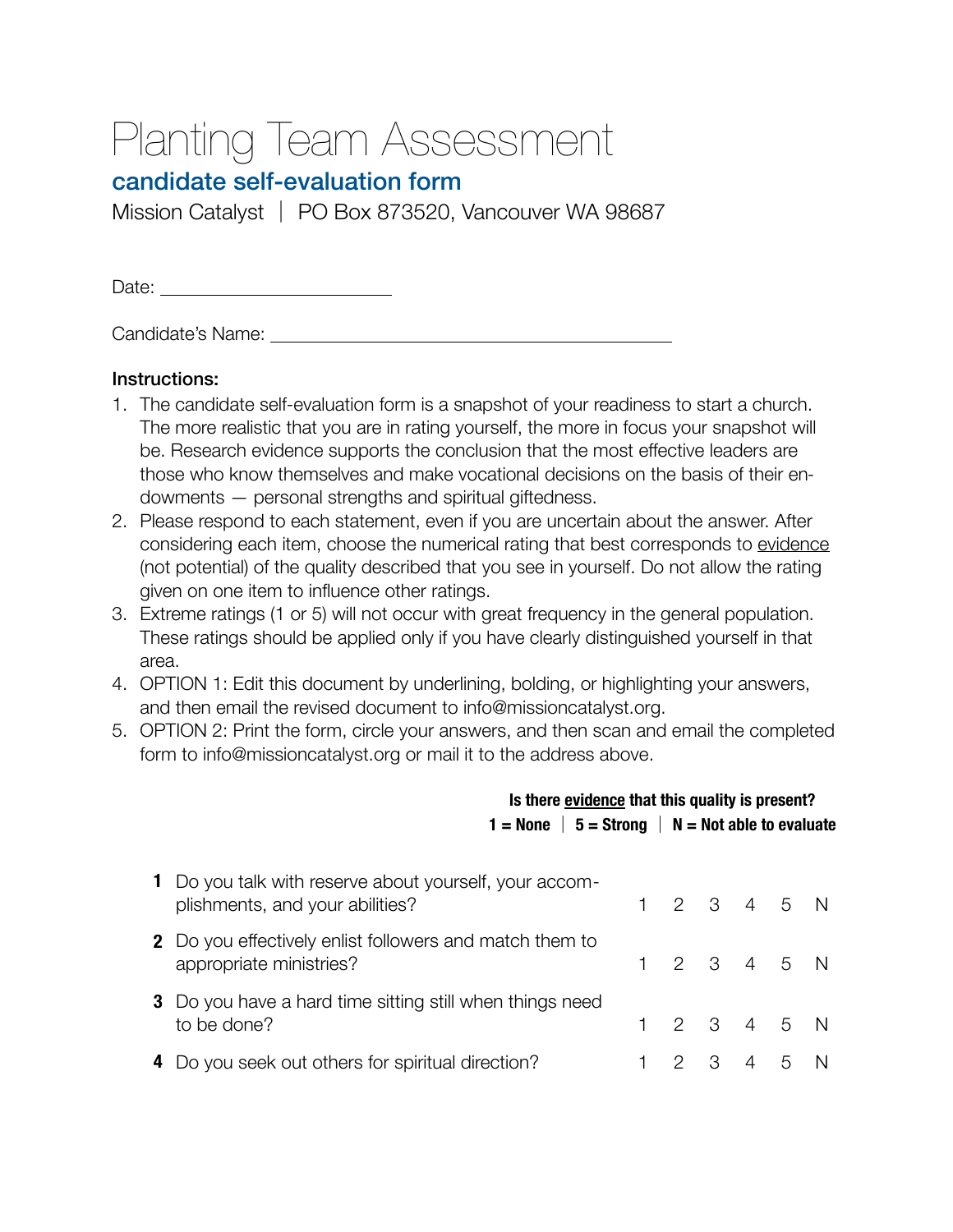| 5                | Do you belong to organizations where regular contact<br>can be made with the unchurched?            | 1           | $\overline{2}$            | 3 | 4              | 5 | N            |
|------------------|-----------------------------------------------------------------------------------------------------|-------------|---------------------------|---|----------------|---|--------------|
| 6                | Do you win souls and prepare them for baptism regu-<br>larly?                                       | 1           | $\overline{2}$            | 3 | 4              | 5 | N            |
| $\prime$         | Do people go out of their way to hear you preach?                                                   | 1           | $\overline{2}$            | 3 | $\overline{4}$ | 5 | $\mathsf{N}$ |
| 8                | In leading others, do you use your abilities confidently<br>without being overly self-conscious?    | 1           | $\overline{2}$            | 3 | 4              | 5 | N            |
|                  | <b>9</b> Are you highly dependable in carrying out tasks even<br>when more difficult than expected? | 1           | $\overline{2}$            | 3 | 4              | 5 | N            |
|                  | <b>10</b> Do you talk a lot about church planting?                                                  | 1           | $\overline{2}$            | 3 | 4              | 5 | $\mathsf{N}$ |
| 11               | Would you get counseling/therapy if you needed it?                                                  | 1           | $\overline{2}$            | 3 | 4              | 5 | $\mathsf{N}$ |
|                  | <b>12</b> Do leaders follow you?                                                                    | 1           | $\overline{2}$            | 3 | 4              | 5 | $\mathsf{N}$ |
| 13               | Do you live a life free of consumer debt and ready to<br>take on a change or challenge?             | 1           | $\overline{2}$            | 3 | 4              | 5 | N            |
| 14               | Do your children join in your ministry appropriate to<br>their age and abilities?                   | 1           | $\overline{2}$            | 3 | 4              | 5 | N            |
| 15               | Do you confidently believe that God has a special<br>message and mission for these last days?       | 1           | $\overline{2}$            | 3 | 4              | 5 | N            |
|                  | <b>16</b> Do you undergird your ministry with prayer?                                               | 1           | $\overline{2}$            | 3 | $\overline{4}$ | 5 | $\mathsf{N}$ |
| 17 <sup>17</sup> | Do you keep followers focused on priorities that will<br>accomplish the mission?                    | 1           | $\overline{2}$            | 3 | 4              | 5 | N            |
| 18               | Do you see what needs to be done and do it without<br>being told to?                                | $\mathbf 1$ | $\mathbf{2}^{\mathsf{I}}$ | 3 | $\overline{4}$ | 5 | N            |
|                  | 19 Do you acknowledge your own need for continual<br>growth in faith and practice?                  | 1           | 2                         | 3 | 4              | 5 | N            |
|                  | <b>20</b> Are you able to design ministry that fits the needs of<br>the community?                  | 1           | $\overline{2}$            | 3 | 4              | 5 | N            |
| 21               | Do you join organizations or clubs simply to be around<br>people outside of the church?             | 1           | $\overline{2}$            | 3 | 4              | 5 | N            |
| 22               | Do members invite friends to hear you preach?                                                       | 1           | $\overline{2}$            | 3 | 4              | 5 | N            |
| 23               | Do you trust most of the people you know?                                                           | 1           | $\overline{2}$            | 3 | 4              | 5 | N            |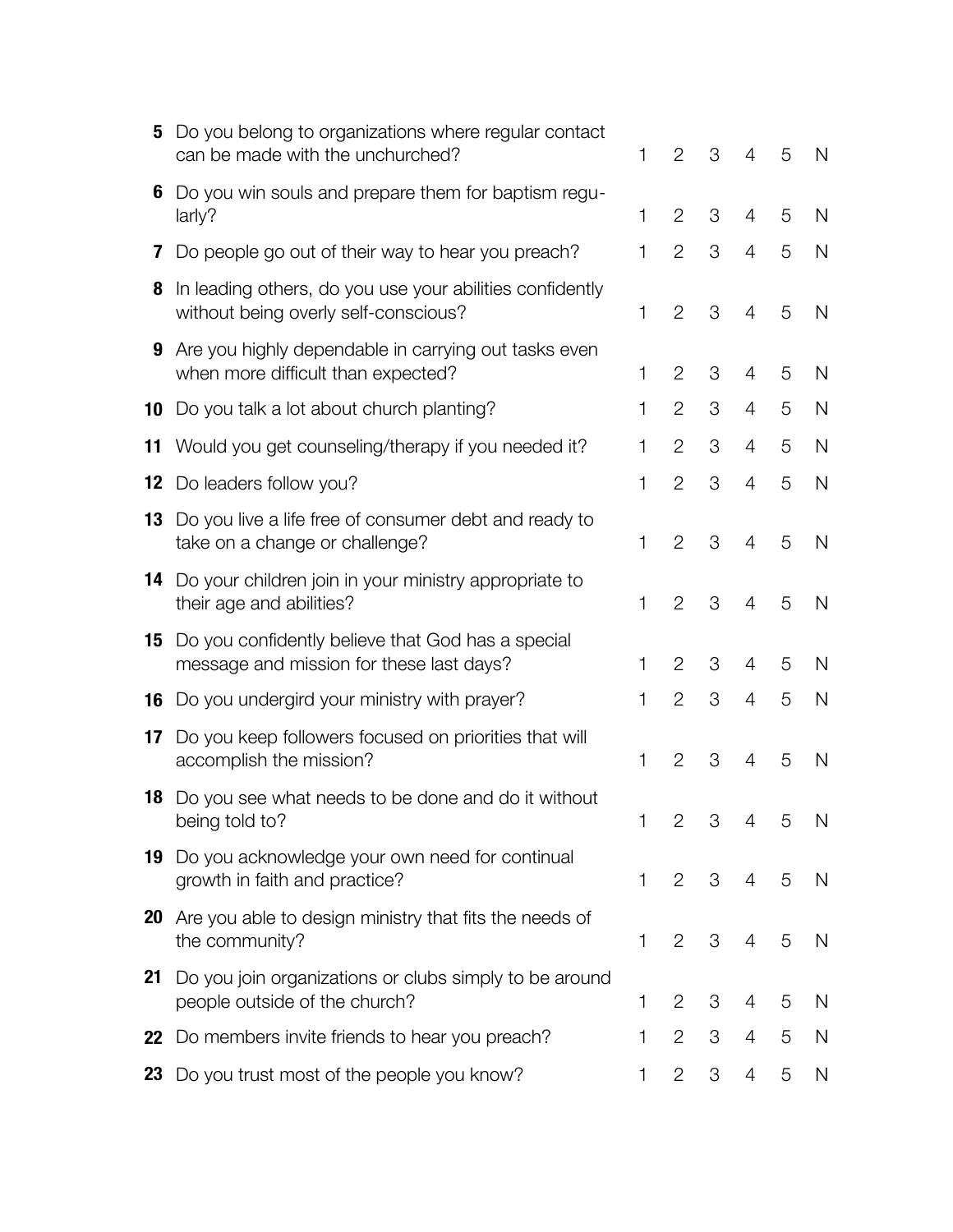| 24 | Have you brought together a team to lead an organiza-<br>tion or to accomplish something significant? | 1 | $\overline{2}$ | 3 | 4              | 5 | N |
|----|-------------------------------------------------------------------------------------------------------|---|----------------|---|----------------|---|---|
| 25 | Do you cope with stress in a calm and relaxed man-<br>ner?                                            | 1 | $\overline{2}$ | 3 | $\overline{4}$ | 5 | N |
| 26 | Are you well disciplined in your approach to the ac-<br>complishment of the task?                     | 1 | $\overline{2}$ | 3 | 4              | 5 | N |
| 27 | Do you believe that church planting is the best solution<br>to the dilemma of reaching the lost?      | 1 | $\overline{2}$ | 3 | 4              | 5 | N |
| 28 | Would you work for half salary in order to plant a<br>church?                                         | 1 | $\overline{2}$ | 3 | 4              | 5 | N |
| 29 | Do you make uplifting and positive comments about<br>your spouse and children?                        | 1 | $\overline{2}$ | 3 | 4              | 5 | N |
| 30 | Do you publicly affirm the nearness of Christ's return?                                               | 1 | $\overline{2}$ | 3 | 4              | 5 | N |
| 31 | Do you give credit to God and others for good things<br>in your life?                                 | 1 | $\overline{2}$ | 3 | 4              | 5 | N |
| 32 | Do you provide the church with a variety of approach-<br>es to ministry training?                     | 1 | $\overline{2}$ | 3 | 4              | 5 | N |
| 33 | Do you fidget when others are sitting still?                                                          | 1 | $\overline{2}$ | 3 | 4              | 5 | N |
| 34 | Are you willing to experiment with the ideas of others?                                               | 1 | $\overline{2}$ | 3 | 4              | 5 | N |
| 35 | Do you sincerely celebrate when someone on your<br>team succeeds?                                     | 1 | $\overline{2}$ | 3 | 4              | 5 | N |
| 36 | Do you have a vision for the future?                                                                  | 1 | $\overline{2}$ | 3 | 4              | 5 | N |
|    | 37 Does your voice, gestures, dress and appearance re-<br>late well with the secular?                 | 1 | $\overline{2}$ | 3 | 4              | 5 | N |
| 38 | Do you make a conscious effort to communicate the<br>gospel in all facets of ministry?                | 1 | $\overline{2}$ | 3 | 4              | 5 | N |
| 39 | When preaching, are you confident and authoritative in<br>your presentation?                          | 1 | 2              | 3 | 4              | 5 | N |
| 40 | Do you tend to see opportunities before problems?                                                     | 1 | $\overline{2}$ | 3 | 4              | 5 | N |
| 41 | Do you respond to reversals and setbacks in a con-<br>structive manner?                               | 1 | 2              | 3 | 4              | 5 | N |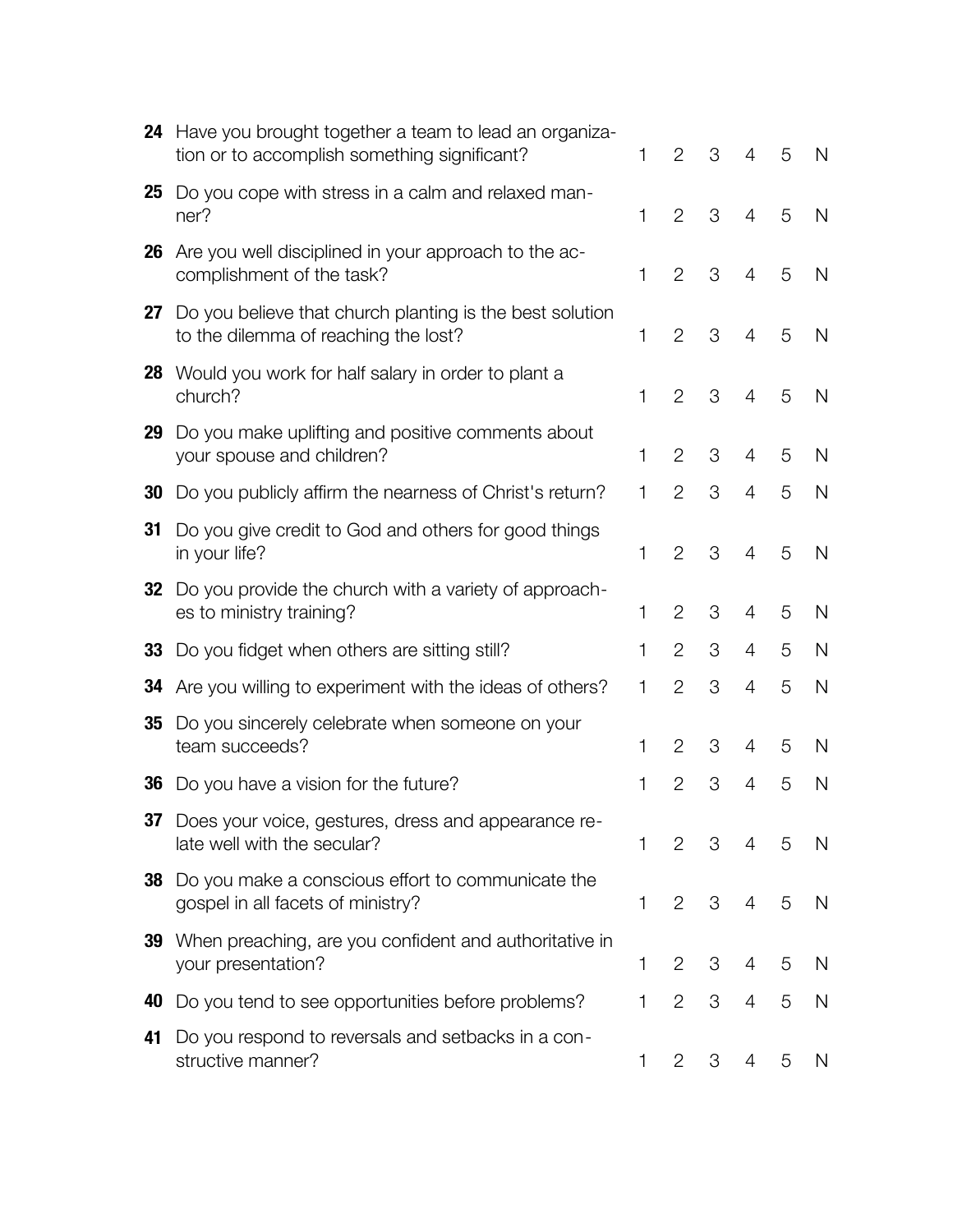| 42 | Has the urge to plant a church been on your mind for a<br>considerable time?    | 1            | $\overline{2}$ | 3 | 4              | 5 | N |
|----|---------------------------------------------------------------------------------|--------------|----------------|---|----------------|---|---|
| 43 | Do you manage your money so that they can help<br>when there is a real need?    | 1            | $\overline{2}$ | 3 | 4              | 5 | N |
| 44 | If your children are grown, are they active in church?                          | 1            | $\overline{2}$ | 3 | 4              | 5 | N |
| 45 | Do you regularly teach the key doctrines of the Christ-<br>ian faith?           |              |                |   |                |   |   |
|    |                                                                                 | $\mathbf{1}$ | $\overline{2}$ | 3 | 4              | 5 | N |
| 46 | Are you growing in daily repentance and personal<br>obedience to God?           | 1            | $\overline{2}$ | 3 | 4              | 5 | N |
|    | 47 Are roles more important than titles to you?                                 | 1            | $\overline{2}$ | 3 | 4              | 5 | N |
| 48 | Do people get on board when you communicate a vi-<br>sion?                      | 1            | $\overline{2}$ | 3 | 4              | 5 | N |
| 49 | Do people naturally follow your leadership?                                     | 1            | $\overline{2}$ | 3 | 4              | 5 | N |
| 50 | Are you quick to seek a solution to a need or problem?                          | 1            | $\overline{2}$ | 3 | 4              | 5 | N |
| 51 | Do you encourage feedback and incorporate new<br>ideas into your ministry?      | 1            | $\overline{2}$ | 3 | $\overline{4}$ | 5 | N |
|    | 52 Do your ideas and methods show an understanding of<br>current culture?       | 1            | 2              | 3 | 4              | 5 | N |
| 53 | Do you pray regularly for the salvation of lost souls?                          | 1            | $\overline{2}$ | 3 | 4              | 5 | N |
| 54 | In preaching, do you combine careful exegesis with<br>contemporary application? | 1            | $\overline{2}$ | 3 | 4              | 5 | N |
|    | 55 Do you handle problems with patience and a positive<br>attitude?             | 1            | 2              | 3 | 4              | 5 | N |
| 56 | Do you stay with a task until it is completed?                                  | $\mathbf{1}$ | $\overline{2}$ | 3 | $\overline{4}$ | 5 | N |
| 57 | Do you believe that God has called you to church<br>planting?                   | 1            | $\mathbf{2}$   | 3 | 4              | 5 | N |
| 58 | Would you use your personal equipment, etc., to get a<br>new church started?    | 1            | 2              | 3 | 4              | 5 | N |
| 59 | Do you enjoy working with a team?                                               | 1            | $\overline{2}$ | 3 | 4              | 5 | N |
| 60 | Do people follow you?                                                           | 1            | $\mathbf{2}$   | 3 | 4              | 5 | N |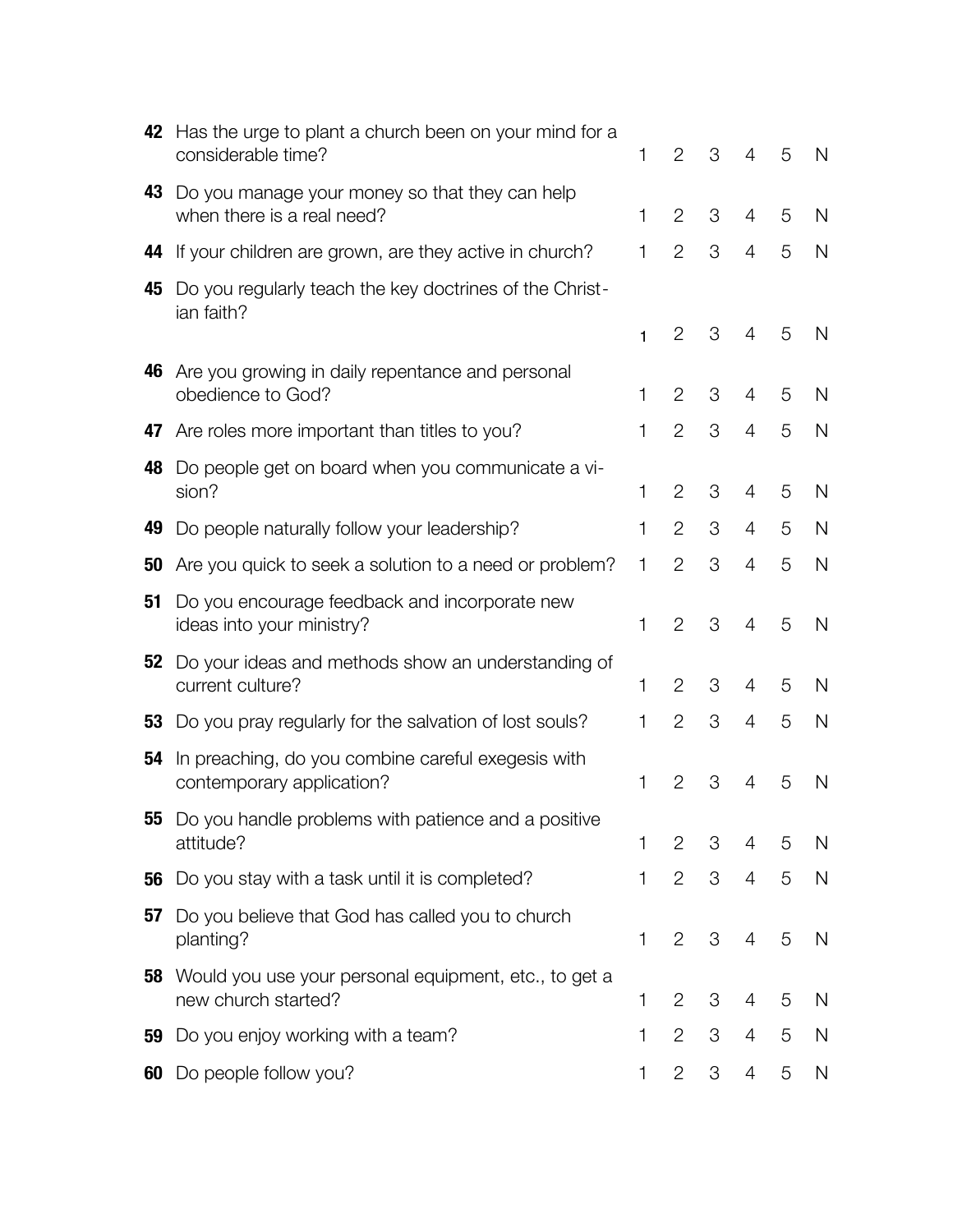| 61 | Does your family seem to understand what church<br>planting is all about?                             | 1            | $\overline{2}$ | 3 | 4              | 5 | N |
|----|-------------------------------------------------------------------------------------------------------|--------------|----------------|---|----------------|---|---|
| 62 | Are you certain that you are part of God's movement<br>to prepare the world for Christ's soon return? | $\mathbf{1}$ | $\overline{2}$ | 3 | $\overline{4}$ | 5 | N |
| 63 | Do you keep your word, that is, do you fulfill your<br>promises?                                      | 1            | $\overline{2}$ | 3 | $\overline{4}$ | 5 | N |
| 64 | Do you cast a compelling vision that others desire to<br>be a part of?                                | 1            | $\overline{2}$ | 3 | 4              | 5 | N |
| 65 | Do you demonstrate energy in accomplishing a task?                                                    | $\mathbf{1}$ | $\overline{2}$ | 3 | $\overline{4}$ | 5 | N |
| 66 | Do you seek out and listen to the wisdom of mature<br>leaders?                                        | $\mathbf 1$  | $\overline{2}$ | 3 | 4              | 5 | N |
| 67 | When moving in the "personal space" of the<br>unchurched, are you at ease?                            | $\mathbf 1$  | $\overline{2}$ | 3 | 4              | 5 | N |
| 68 | Are you actively involved in leading people into a per-<br>sonal relationship with Christ?            | $\mathbf 1$  | $\overline{2}$ | 3 | $\overline{4}$ | 5 | N |
| 69 | Do you preach sermons that leave people sensing that<br>Christ can meet their needs?                  | 1            | 2              | 3 | $\overline{4}$ | 5 | N |
| 70 | Are you secure and certain in your dealings with peo-<br>ple?                                         | 1            | $\overline{2}$ | 3 | $\overline{4}$ | 5 | N |
| 71 | Do you follow others easily?                                                                          | 1            | $\overline{2}$ | 3 | $\overline{4}$ | 5 | N |
| 72 | Do you naturally step forward as a leader when a sig-<br>nificant task needs to be done?              | $\mathbf 1$  | $\overline{2}$ | 3 | 4              | 5 | N |
| 73 | Do you recover quickly from discouraging setbacks?                                                    | 1            | $\overline{2}$ | 3 | 4              | 5 | N |
|    | <b>74</b> Do you want to church plant more than anything else? 1                                      |              | 2              | 3 | 4              | 5 | N |
| 75 | Above prestige, money or ease, is the mission of Christ<br>first in your life?                        | 1            | $\overline{2}$ | 3 | $\overline{4}$ | 5 | N |
| 76 | Is your spouse involved in ministry according to his/her<br>own gifts and abilities?                  | 1            | $\overline{2}$ | 3 | 4              | 5 | N |
| 77 | Do you promote world missions in the church?                                                          | $\mathbf{1}$ | $\overline{2}$ | 3 | 4              | 5 | N |
| 78 | Do you use Scripture as a source of spiritual nourish-<br>ment?                                       | 1            | $\mathbf{2}$   | 3 | 4              | 5 | N |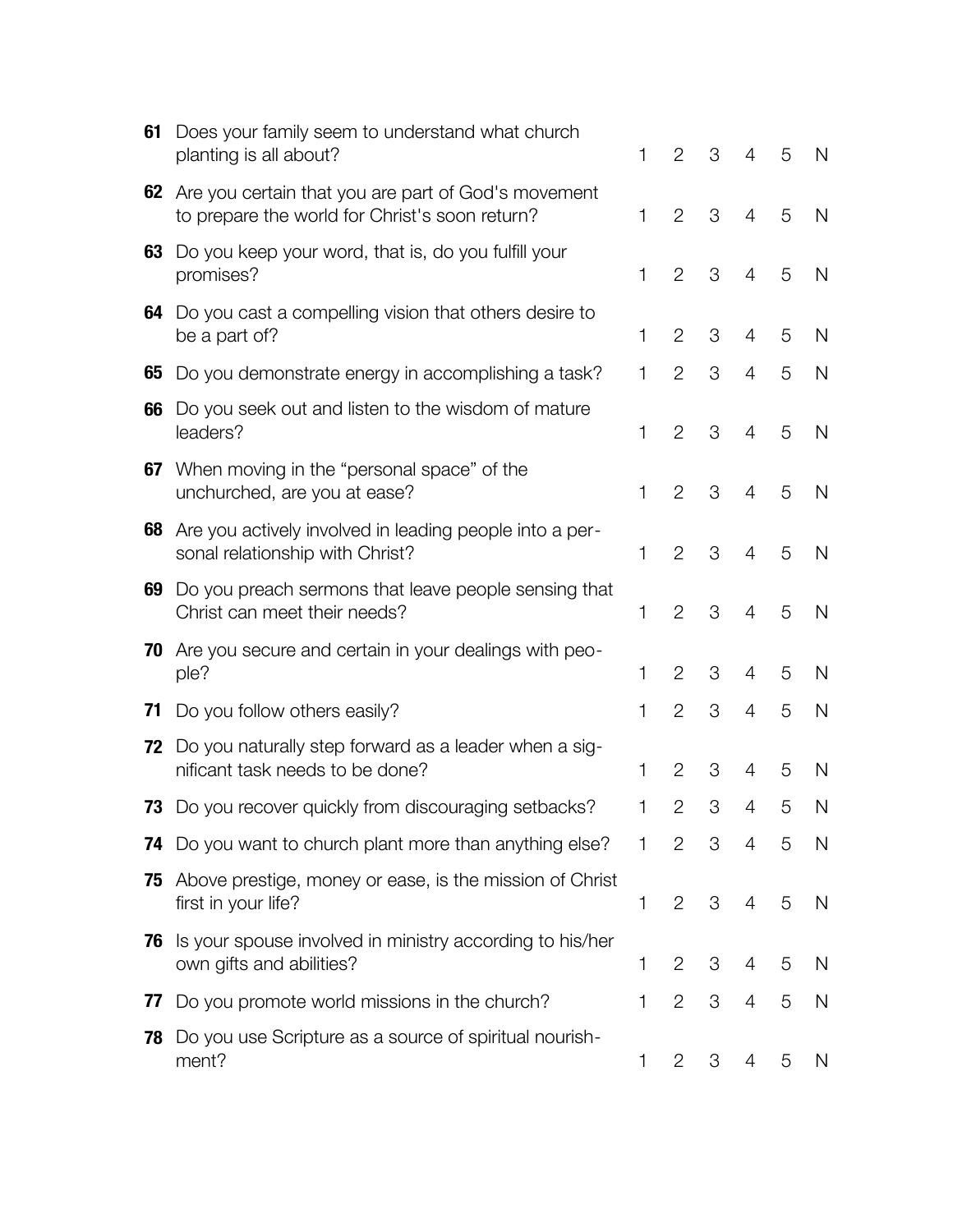| 79 | Do you make sure that ministry assignments are<br>passed on to people who are adequately prepared?                           | 1 | 2              | 3 | 4              | 5 | N |
|----|------------------------------------------------------------------------------------------------------------------------------|---|----------------|---|----------------|---|---|
| 80 | Would you do the work rather work than discuss it?                                                                           | 1 | $\overline{2}$ | 3 | 4              | 5 | N |
| 81 | Do you have a realistic view of your abilities and gifted-<br>ness, knowing what you do well at and where you<br>need help?  | 1 | $\overline{2}$ | 3 | $\overline{4}$ | 5 | N |
| 82 | Do you listen to more secular radio programming and<br>talk shows than to religious radio?                                   | 1 | $\overline{2}$ | 3 | 4              | 5 | N |
| 83 | Do your moods often change?                                                                                                  | 1 | $\overline{2}$ | 3 | 4              | 5 | N |
| 84 | Do you coalesce the gifts, ideas, and energy of others<br>to achieve a vision?                                               | 1 | $\overline{2}$ | 3 | 4              | 5 | N |
| 85 | Do you demonstrate a deep passion for the unsaved?                                                                           | 1 | $\overline{2}$ | 3 | 4              | 5 | N |
| 86 | In your preaching, do you lead persons to an en-<br>counter with Christ?                                                     | 1 | $\overline{2}$ | 3 | 4              | 5 | N |
| 87 | In your relations with those who disagree with you, do<br>you affirm and seek to know the basis for their dis-<br>agreement? | 1 | 2              | 3 | 4              | 5 | N |
| 88 | Do you keep going when the going gets tough?                                                                                 | 1 | $\overline{2}$ | 3 | 4              | 5 | N |
| 89 | In the midst of serious problems, do you still hold that<br>God has placed you in the location where you are?                | 1 | $\overline{2}$ | 3 | 4              | 5 | N |
| 90 | Do you help persons in time of need even though it<br>costs you?                                                             | 1 | $\overline{2}$ | 3 | 4              | 5 | N |
| 91 | Do you have a stable and growing marriage relation-<br>ship?                                                                 | 1 | $\overline{2}$ | 3 | 4              | 5 | N |
| 92 | Do you enjoy studying and discussing the reasons for<br>our Christian faith?                                                 | 1 | 2              | 3 | 4              | 5 | N |
| 93 | When pressured to compromise, do you maintain per-<br>sonal convictions?                                                     | 1 | $\overline{2}$ | 3 | 4              | 5 | N |
| 94 | When the group needs leadership to break an im-<br>passe, do you provide leadership that leads to resolu-<br>tion?           | 1 | $\overline{2}$ | 3 | 4              | 5 | N |
| 95 | Do you easily let go of authority when needed?                                                                               | 1 | 2              | 3 | 4              | 5 | N |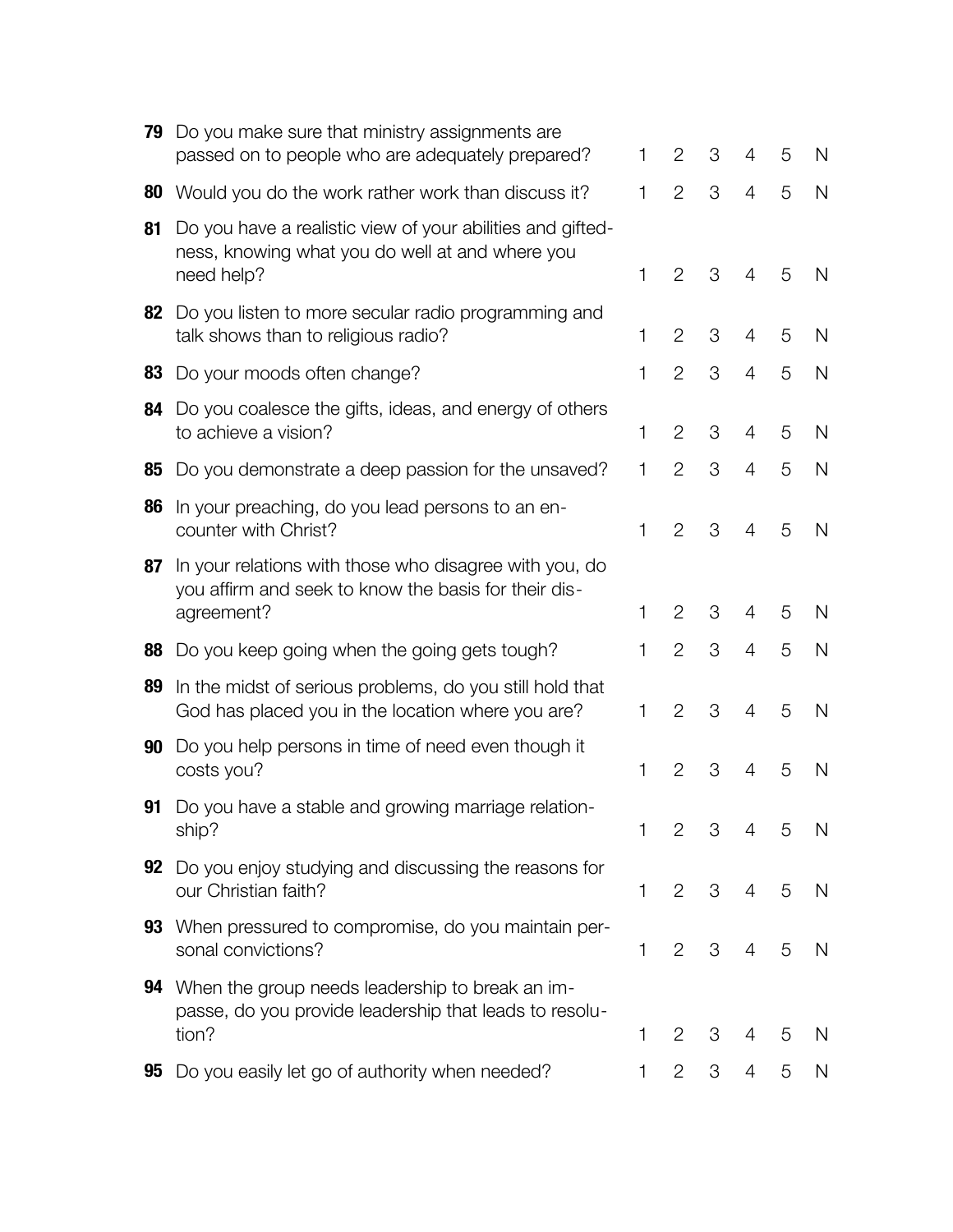| 96  | Do you delegate easily?                                                                                                                                         | 1 | $\overline{2}$ | 3 | 4              | 5 | N            |
|-----|-----------------------------------------------------------------------------------------------------------------------------------------------------------------|---|----------------|---|----------------|---|--------------|
| 97  | Does your personal energy draw people to be involved<br>in church?                                                                                              | 1 | $\overline{2}$ | 3 | 4              | 5 | N            |
| 98  | Do you view innovations in ministry with excitement?                                                                                                            | 1 | $\overline{2}$ | 3 | $\overline{4}$ | 5 | N            |
| 99  | Do you demonstrate an understanding of the unique<br>culture of the target audience?                                                                            | 1 | $\overline{2}$ | 3 | $\overline{4}$ | 5 | N            |
| 100 | Do you seek new avenues to explain the gospel in<br>ways that people will listen?                                                                               | 1 | $\overline{2}$ | 3 | $\overline{4}$ | 5 | N            |
| 101 | Do you preach so that the hard becomes easy, the<br>complex simple, and the vague clear?                                                                        | 1 | $\overline{2}$ | 3 | $\overline{4}$ | 5 | N            |
| 102 | Do you deal with criticism appropriately?                                                                                                                       | 1 | $\overline{2}$ | 3 | $\overline{4}$ | 5 | $\mathsf{N}$ |
| 103 | Do you give evidence of quietly relying on God when<br>meeting resistance?                                                                                      | 1 | $\overline{2}$ | 3 | $\overline{4}$ | 5 | N            |
| 104 | Do you sense a deep compulsion to be in church<br>planting as a response to God's urging?                                                                       | 1 | $\overline{2}$ | 3 | $\overline{4}$ | 5 | N            |
| 105 | Do you function whole-heartedly in ministry even when<br>you see no gain for yourself?                                                                          | 1 | $\overline{2}$ | 3 | $\overline{4}$ | 5 | N            |
| 106 | Do you and your spouse pray together for the chal-<br>lenges of your ministry?                                                                                  | 1 | $\overline{2}$ | 3 | 4              | 5 | N            |
| 107 | Do you have hobbies?                                                                                                                                            | 1 | $\overline{2}$ | 3 | 4              | 5 | N            |
| 108 | Do you delegate the right things?                                                                                                                               | 1 | $\overline{2}$ | 3 | 4              | 5 | N            |
|     | <b>109</b> Are you able to defend the Christian faith when<br>challenged by a non-believer or by someone from a<br>different religion (e.g. Islam or Hinduism)? | 1 | $\overline{2}$ | 3 | 4              | 5 | N            |
|     | 110 Are you above reproach in all your financial matters?                                                                                                       | 1 | $\overline{2}$ | 3 | $\overline{4}$ | 5 | $\mathsf{N}$ |
| 111 | When Christians want to use their gifts in ministry, do<br>you give rousing encouragement?                                                                      | 1 | $\overline{2}$ | 3 | $\overline{4}$ | 5 | N            |
| 112 | Do you do "whatever" is necessary "whenever" neces-<br>sary to advance the ministry?                                                                            | 1 | $\overline{2}$ | 3 | 4              | 5 | N            |
| 113 | Do you appreciate the value of people different from<br>yourself?                                                                                               | 1 | $\overline{2}$ | 3 | 4              | 5 | N            |
|     | 114 Do you avoid church jargon and a stage voice?                                                                                                               | 1 | $\overline{2}$ | 3 | 4              | 5 | N            |
|     |                                                                                                                                                                 |   |                |   |                |   |              |